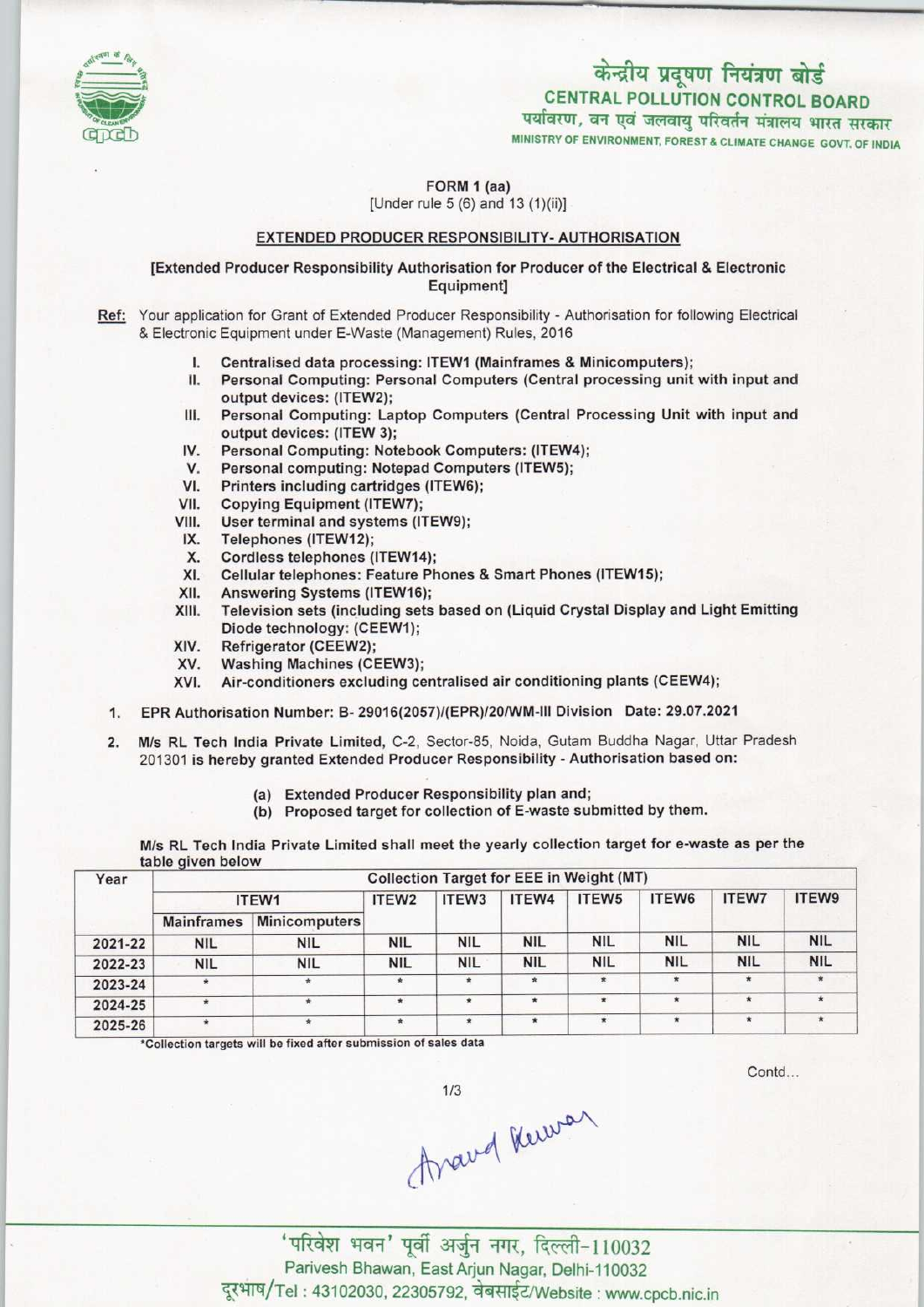

#### From pre page...

| <b>Collection Target for EEE in Weight (MT)</b> |            |            |            |                                    |            |                   |                   |              |  |  |
|-------------------------------------------------|------------|------------|------------|------------------------------------|------------|-------------------|-------------------|--------------|--|--|
| ITEW12                                          | ITEW14     | ITEW15     |            | ITEW16                             | CEEW1      | CEEW <sub>2</sub> | CEEW <sub>3</sub> | CEEW4        |  |  |
|                                                 |            |            |            |                                    |            |                   |                   |              |  |  |
| <b>NIL</b>                                      | <b>NIL</b> | <b>NIL</b> | <b>NIL</b> | <b>NIL</b>                         | <b>NIL</b> | <b>NIL</b>        | <b>NIL</b>        | <b>NIL</b>   |  |  |
| <b>NIL</b>                                      | <b>NIL</b> | <b>NIL</b> | <b>NIL</b> | <b>NIL</b>                         | <b>NIL</b> | <b>NIL</b>        | <b>NIL</b>        | <b>NIL</b>   |  |  |
|                                                 | $\star$    |            | $\star$    |                                    | $\star$    | $\ast$            | $\ast$            |              |  |  |
| ŵ.                                              | $\star$    | *          | ٠          | $\star$                            | $\star$    | $\Phi$            | $\frac{1}{2}$     | $\triangleq$ |  |  |
| $\dot{\pi}$                                     | $\star$    |            | $\star$    | $\star$                            | $\star$    | $\pmb{\pi}$       |                   |              |  |  |
|                                                 |            |            |            | <b>Feature Phones Smart Phones</b> |            |                   |                   |              |  |  |

\*Collection targets will be fixed after submission of sales data

- 3. The Authorisation shall be valid for a period of five (5) years from date of issue with following conditions:
	- i. You shall strictly follow the approved Extended Producer Responsibility plan, a copy of which is enclosed herewith as Enclosure-I;
	- ii. You shall ensure that collection mechanism or collection Centres are set up or designated as per the details given in the Extended Producer Responsibility plan and that shall be completed before the proposed dates if any in the EPR Plan (list of collection Centres and the toll free numbers for reverse logistics enclosed);
	- iii. You shall ensure that all the collected e-waste is channelized to recycler/dismantler M/s Deshwal Waste Management Pvt. Limited, Plot No. 292, Sector-7, IMT Manesar, Gurugram and records shall be maintained at recycler/dismantler and your end;
	- iv. You shall maintain records, in Form-2 of these Rules, of e-waste and make such records available for scrutiny by Central Pollution Control Board;
	- v. You shall file annual returns in Form-3 to the Central Pollution Control Board on or before 30th day of June following the financial year to which that returns relates.

#### vi. General Terms & Conditions of the Authorisation:

- a. The authorisation shall comply with provisions of the Environment (Protection) Act, 1986 and the E-waste (Management) Rules,2016 made there under;
- b.The authorisation or its renewal shall be produced for inspection at the request of an officer authorised by the Centra! Pollution Control Board;
- c.Any change in the approved Extended Producer Responsibility plan should be informed to Central Pollution Control Board within 15 days on which decision shall be communicated by Central Pollution Control Board within sixty days;
- d. It is the duty of the authorised person to take prior permission of the Central Pollution Control Board to close down any collection centre/points or any otherfacility which are part of the EPR plan;
- e. An application for the renewal of authorisation shall be made as laid down in sub-rule (vi) of rule of 13(1) the E- Waste (Management) Rules, 2016;
- f.The Board reserves right to cancel/amend/revoke the authorisation at any time as per the policy of the Board or Government.

#### vii. Additional Conditions: -

- a) That the applicant will submit annual sales data along with annual returns;
- b) That the applicant has to ensure that the addresses of collection points provided by them in their EPR Plan are correct and traceable and the collection points/centres are functional;



Contd...